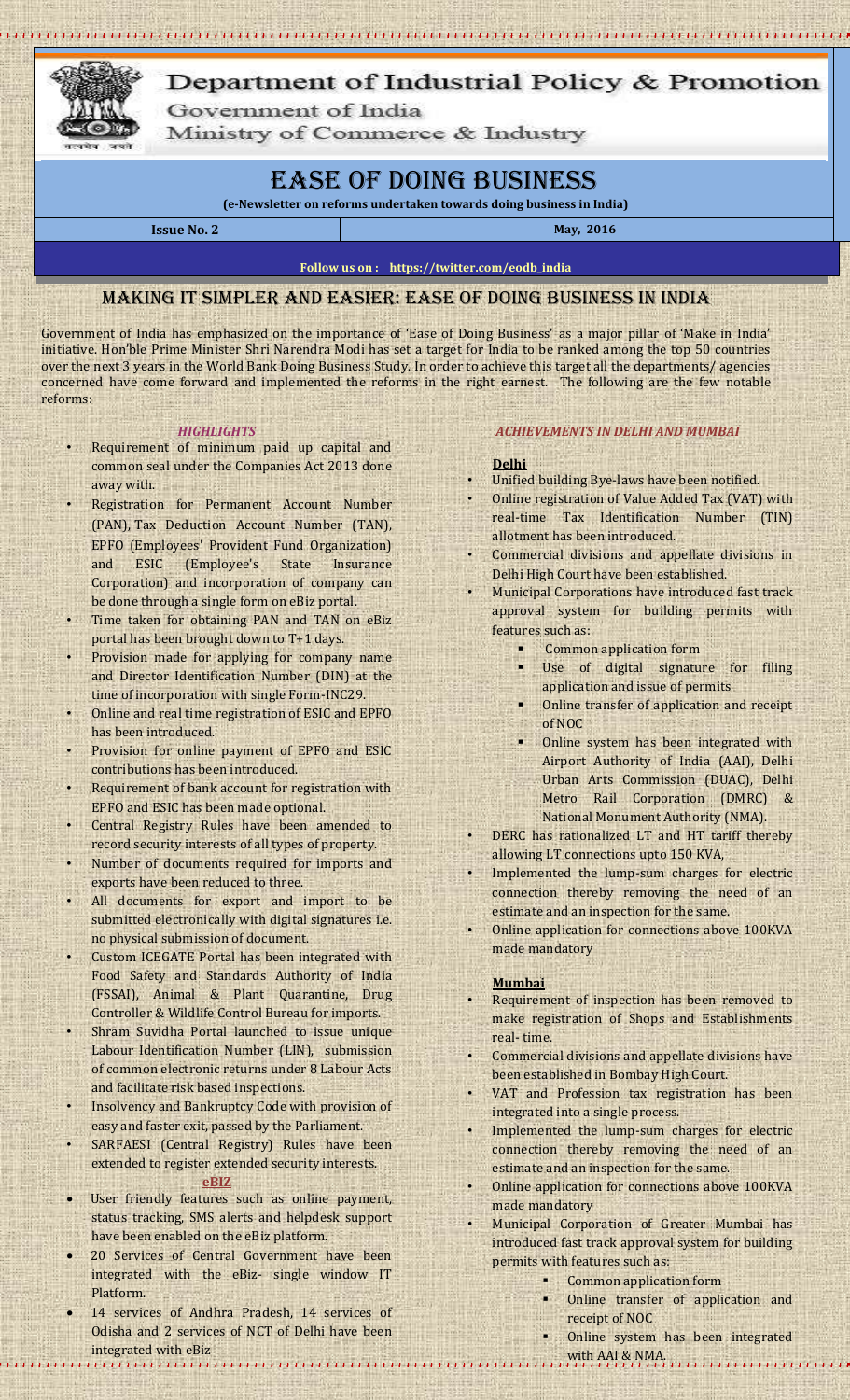### **Starting business made simpler and easier**

• The Government of India has, in collaboration with the State Governments of Delhi and Maharashtra, undertaken significant reform measures to improve our rank in Starting a Business parameter. The rank has improved from 164 to 155 over the last one year.

- Registration with ESIC and EPFO has been made real-time by eliminating all physical touch-points. The requirement of opening a bank account has been removed as a mandatory condition for registration with ESIC and EPFO. The system of issuing PAN and TAN has been put in place together within T+1 days on an application using digital signatures on the ebiz platform. PAN and TAN numbers can be issued on CBDT's portal within T+3 days without digital signature. Maharashtra state has combined the process of registration with VAT and profession tax. The registration will now be granted in 24 hours and the same has been adopted by Delhi VAT.
- Form INC 29 has been launched by Ministry of Corporate Affairs to avail 3 pre-registration services viz. 'Name Availability', 'Director Identification Number' and 'incorporation of company' with one form and one payment.

The above significant changes will scale down the number of procedures and days taken to start a business which will slash the costs involved as well.

#### **Reduction of processes under construction permits**

- India's rank under Construction Permit parameter has improved marginally to 183th in 2016 from 184th in 2015. In the states of Maharashtra and Delhi, notable reforms have been undertaken to ease out the processes involved and reduce the time taken for grant of construction permit.
- Municipal Corporation of Greater Mumbai (MCGM) has completed the process of single window approval by integrating with internal departments as well as, AAI and NMA through a common application form. NoCs from Maharashtra Industrial Development Corporation (MIDC), Director of Industries, Collector and Maharashtra Housing and Area Development Authority (MHADA) have been eliminated. It has also introduced digital signing of building permit application, as well as sanctioned maps, thereby eliminating need of physical submission of documents. The manual application for grant of construction permits has been discontinued.
- Municipal Corporations of Delhi has completed the process of single window approval by integrating with internal departments as well as DMRC, Delhi Fire Services, DUAC, AAI and NMA through a common application form. NOC from Labour Department of Delhi Government is not required if no manufacturing activity is undertaken in the building. It has also introduced digital signing of building permit application, as well as sanctioned maps, thereby eliminating the need of physical submission of documents. Manual submission of application for grant of construction permits has been done away with. Ministry of Urban Development and Delhi Development Authority (DDA) have notified the Unified Bye-laws. Colour coded maps have been developed by AAI, NMA, DUAC and DMRC to enable applicants to determine whether NOC is required for the land for which permission is applied for.

These reforms will remarkably reduce compliance burden by reducing the processes and time taken in grant of construction permit.

#### **Getting Electricity made hassle-free**

- This parameter witnessed a significant improvement in ranking from 99th in 2015 to 70th in 2016. To make further progress various reforms have been undertaken.
- Maharashtra and Delhi have implemented the lump-sum charges for electric connection thereby removing the need of an estimate and an inspection for the same. They have also made online application for connections above 100KVA mandatory.
- Delhi Electricity Regulatory Commission has revised the application format of Delhi Electric Supply Code and Performance Standards Regulations, 2007 for faster release of electricity connection. The distribution licensees have been directed to process applications in the revised format along with the declaration form.
	- Following are the two documents required for getting electricity connection:
		- 1. Identity proof
		- 2. Proof of ownership/ occupancy of premises

#### **Import and Export procedures made easier**

- Under Trading across borders parameter, Central Board of Excise and Customs(CBEC) has implemented Single Window Interface for Facilitating Trade (SWIFT) (online single window for clearance of goods) on the ICEGATE portal by integrating FSSAI, Animal Quarantine, Plant Quarantine, Drug Controller and Wildlife Control Bureau for imports.
- Customer risk management system has been extended to other regulatory agencies to ensure risk- based inspections.
- Limit on the number of consignments released under direct delivery has been removed by Ministry of Shipping thereby facilitating prompt delivery of goods.
- Terminal handling receipts have been eliminated from Jawaharlal Nehru Port Container Terminal which cuts down the time taken for the containers at the port.

These steps will improve the import and export regulatory environment significantly.

#### **Easier Contract enforcement**

• The Arbitration and Conciliation Act has been amended to reduce the time taken in arbitration proceedings and grounds on which an award may be challenged. Commercial Appellate Division Bench and Commercial Division Benches are functioning in Bombay High Court and Delhi High Court.

# These dedicated commercial benches will help faster disposal of commercial cases in Delhi and Mumbai.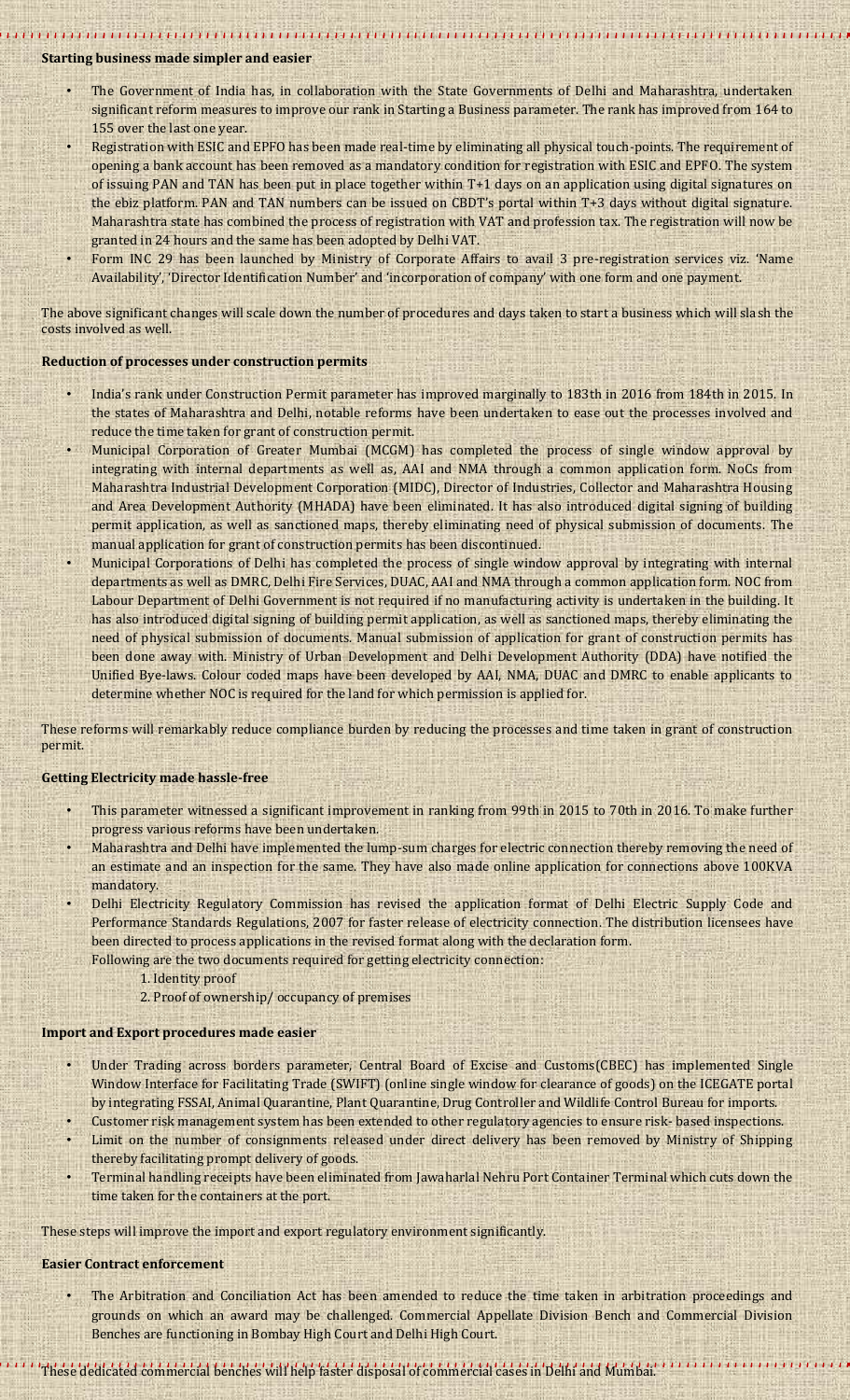#### **Digitization process for Registering Property**

• In Delhi, all sub-registrar offices have been digitized and sub-registrar's records have been integrated with the Land Records Department.

1999 FEFFE DE LE DISTINT DE L'EST LE DISTINTE DE L'EST DE L'EST FEJE L'ARREST DE FEFFE DE L'EST DE L'EST L'EST

• In Maharashtra, all property tax records have been digitized.

Digitization will lead to efficiency and reliability of ownership and tenancy rights and will also boost investments.

#### **On EBiz Platform**

•

- One-stop access for Investors to know more about Investment opportunities and Information on number of Licenses/approvals required from Government agencies.
- User friendly features such as Payments through netbanking, credit & debit cards, status tracking, SMS alerts and Help-desk support enabled
- Single face of Government Composite Application Form and one-time payment designed for obtaining approvals from multiple Ministries/Departments viz., Ministry of Corporate Affairs, Central Board of Direct Taxes, Ministry of Labour & Employment including Employees' State Insurance Corporation & Employees Provident Fund Organisation
- Elimination of multiple visits to different agencies. Investor can apply for 20 Central Government services; 14 Andhra Pradesh, 14 Odisha and 2 Delhi state Government services, 24X7 has been integrated with eBiz IT platform as detailed below.

## \*\*\*\*\*\*\*\*\*\*\*\*\*\*\*\*\*\*\*

#### **CENTRAL GOVERNMENT SERVICES INTEGRATED**

| <b>S. No.</b>  | <b>Ministry/Dept. Name</b>                          | <b>Service Name</b>                                                         |
|----------------|-----------------------------------------------------|-----------------------------------------------------------------------------|
| 1.             | <b>Employee's State Insurance Corporation</b>       | <b>Employer Registration</b>                                                |
| 2.             | Department of Industrial Policy and Promotion       | <b>Industrial License</b>                                                   |
| 3 <sup>1</sup> | Department of Industrial Policy and Promotion       | <b>Industrial Entrepreneur Memorandum</b>                                   |
| 4.             | <b>Ministry of Corporate Affairs</b>                | Name Availability                                                           |
| 5 <sup>1</sup> | <b>Ministry of Corporate Affairs</b>                | <b>Director Identification Number</b>                                       |
| 6.             | <b>Ministry of Corporate Affairs</b>                | <b>Certificate of Incorporation</b>                                         |
| 7 <sup>1</sup> | <b>Ministry of Corporate Affairs</b>                | <b>Commencement of Business 1</b>                                           |
| 8.             | <b>Central Board of Direct Taxes</b>                | <b>Issue of Permanent Account Number (PAN)</b>                              |
| 9.             | <b>Central Board of Direct Taxes</b>                | <b>Issue of Tax Deduction Account Number (TAN)</b>                          |
| 10.            | Reserve Bank of India                               | <b>Advanced Foreign Remittance (AFR)</b>                                    |
| 11.            | Reserve Bank of India                               | <b>Foreign Collaboration-General Permission Route (FC-GPR)</b>              |
| 12.            | <b>Employees' Provident Fund Organization</b>       | <b>Employer Registration</b>                                                |
| 13.            | <b>Petroleum and Explosives Safety Organization</b> | <b>Issue of Explosive License</b>                                           |
| 14.            | Directorate General of Foreign Trade                | <b>Importer Exporter Code License</b>                                       |
| 15.            | <b>Reserve Bank of India</b>                        | Foreign Currency-Transfer of Shares <sup>2</sup>                            |
| 16.            | Department of Heavy Industry (DHI)                  | Issue of custom duty concession<br>certificate<br>to                        |
|                |                                                     | entrepreneurs under project import scheme                                   |
| 17.            | <b>Central Board of Direct Taxes (CBDT)</b>         | <b>Changes or correction in PAN data</b>                                    |
| 18.            | Ministry of Labour and Employment (MoL&E)           | Registration under the Contract Labour Act, 1970                            |
| 19.            | Ministry of Labour and Employment (MoL&E)           | Registration under the Building and other construction<br>workers Act, 1996 |
| 20.            | Ministry of Labour and Employment (MoL&E)           | Registration under the Inter-State Migrant Workmen Act,<br>1979             |

# **STATE GOVERNMENT SERVICES COMPLETED**

| S.No.          | <b>Andhra Pradesh (14 Services)</b><br><b>Department Name</b> | <b>Service Name</b>                                 |
|----------------|---------------------------------------------------------------|-----------------------------------------------------|
|                | <b>AP-Ground Water Department</b>                             | Permission to draw Ground Water                     |
| $\overline{c}$ | <b>AP-Department of Factories</b>                             | <b>Approvals of plans from Factories Department</b> |
| 3              | <b>AP-Department of Factories</b>                             | <b>Factories License</b>                            |
| $\overline{4}$ | <b>AP-Department of Factories</b>                             | <b>Annual Filing under Factories Act</b>            |
| 5              | <b>AP-Fire Department</b>                                     | <b>NOC from Fire Services Department</b>            |
| 6              | <b>AP-Department of Industries</b>                            | Industrial Incentives (Power)                       |
|                | <b>AP-Department of Industries</b>                            | <b>Industrial Incentives (VAT)</b>                  |
| 8              | <b>AP-Department of Industries</b>                            | <b>Allotment of Scarce raw materials</b>            |
| 9              | <b>AP-Department of Industries</b>                            | <b>MSME</b> Registration                            |
| 10             | <b>AP-Department of Industries</b>                            | NOC Acknowledgement from GM, DIC for MSME           |
|                |                                                               |                                                     |

1 Withdrawn from eBiz Portal w.e.f 15.07.2015 pursuant to the company's amendment act 2015.

 $^2$ , FC<sub>r</sub>TRS is additional service integrated and launched with eBiz portal w.e.f 24.08.2015 on request of RBI.